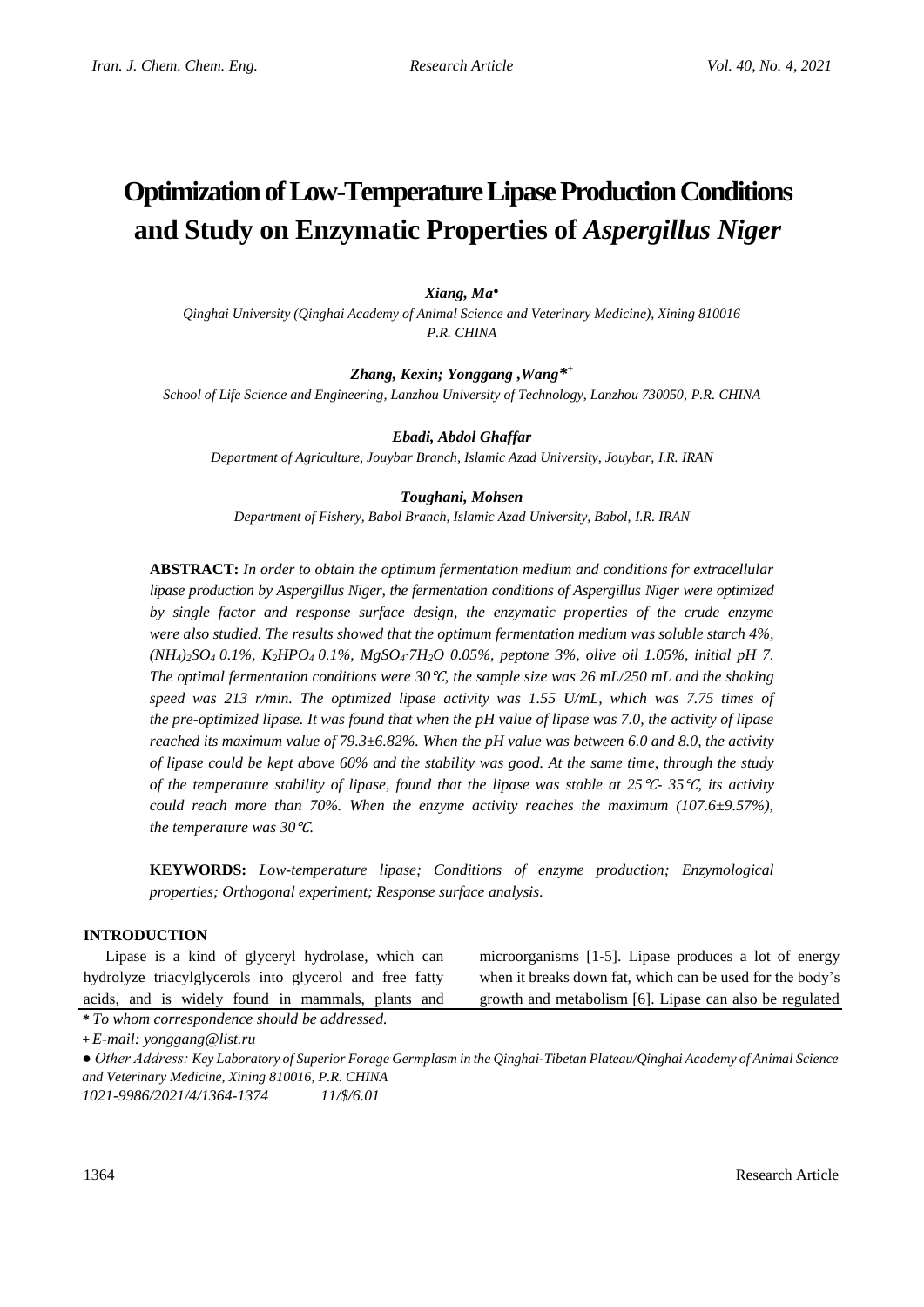by externally characterized effectors to form "liposomes" to control lipid and energy homeostasis [7]. Lipase not only has good performance and function under extreme conditions, high catalytic activity, mild reaction conditions, environment-friendly but also has broad industrial application prospects [8], it is the preferred enzyme for potential applications in textiles, cosmetics, and paper making, mainly in food, detergents and pH pharmaceuticals [9]. Analysis of the existing literature shows that microbial lipase is one of the most productive enzymes [1], it is also an important biocatalyst in industry, especially microbial lipase [10]. Compared with other lipases, microbial lipases have higher stability, substrate specificity [3], higher yield, production costs are lower and no seasonal fluctuation [11,12], and are more stable in organic solvents [13]. At the same time, microbial lipases have attracted much attention due to their various biochemical activities and the simplicity of isolation and production [1,14]. In view of its advantages and its current and potential applications, lipases are considered to be an important and promising industrial enzyme [5,15].

Fungi, bacteria, and yeasts are currently the main sources of microbial lipases [8], the fungi are mainly *Aspergillus*, *Mucor*, *Rhizopus*, *Geotrichum*, *Rhizopus*, *Pythium*, *Candida,* and *Penicillium* [1,16,17]*.* It has been found that lowtemperature lipase has good effects on wastewater treatment, organic pollutant degradation, and in situ bioremediation in a low-temperature environment [1]. Cold-adapted lipase has been one of the hot topics in recent years due to its unique evolutionary mechanism, low cost, simple use, and high commercial availability [18]. It is widely used in detergents, food processing, pH pharmaceutical synthesis, and fine chemical industries [1,17,19]. Although the low-temperature fermentation conditions and low enzyme yield required by the bacteria have brought great difficulties to large-scale industrial production, the researchers have solved this problem to a certain extent by cloning the enzyme-producing gene into normal-temperature bacteria [20].

Fungal lipases are known to be one of the major sources of microbial lipases, fungal lipases have received extensive attention in the industrial field for their selectivity, stability, low production cost, wide substrate specificity, and simple genetic manipulation [7,21]. At present, filamentous fungi are considered the best producer of lipase and the preferred source of lipase production. The main reason is that filamentous fungi mostly produce extracellular lipase, which

is convenient to extract in a medium [22]. *Aspergillus.* is a group of widespread filamentous fungi that evolved over 200 million years [3], it can be used as an effective source of lipase-producing microorganisms and can produce potential lipases [5]. Its lipase is one of the important industrial catalysts and has high stability and selectivity [3,23], the application in industrial production has also been further studied [24]. In this study, a high lipase-producing strain, *Aspergillus* was selected from a laboratory-preserved strain. The fermentation conditions and enzymological properties of lipase were studied in order to obtain the optimal culture conditions and enzymological characteristics of lipase activity, and to provide a theoretical basis and technical guidance for its application.

#### **EXPERIMENTAL SECTION**

#### *Research materials*

The low-temperature lipase strain is *Aspergillus Niger*, which is stored in a refrigerator at 4 °C.

Seed culture medium:  $2\%$  glucose,  $0.50\%$  (NH<sub>4</sub>)<sub>2</sub>SO<sub>4</sub>, 0.10% K<sub>2</sub>HPO<sub>4</sub>, 0.05% MgSO<sub>4</sub>·7H<sub>2</sub>O, 2.50% peptone, 1% olive oil.

Fermentation medium: 0.05% sucrose, 0.10% (NH4)2SO4, 0.10% K2HPO4, 0.05% MgSO4·7 H2O, 2% peptone, 1% olive oil.

## *Determination of seed culture process and low-temperature lipase activity*

*Aspergillus Niger* colony was inoculated in seed medium and incubated at 28 °C for 12 h in a constant temperature incubator at 150 r/min. The culture medium was inoculated with 2% inoculum for 24 hours under the same condition and the supernatant were retained.

4 mL P-Nitrophenol palmitate (0.09 mg/mL) was preheated at 37 °C for 5 minutes, then 0.1 mL supernatant was added to react for 10 minutes, then added 5 mL of 0.5 mol/L trichloroacetic acids, the reaction was stopped after 5 minutes, the pH value was adjusted by 0.5 mol/L NaOH to match the pH value before adding acid, then the absorbance was measured at 410 nm. The measured absorbance is taken as the standard curve of P-Nitrophenol, the concentration of P-Nitrophenol is calculated, and the lipase activity is calculated according to the lipase activity formula.

The formula of lipase activity is  $X = CV_1/TV_2$ .

In which: *X:* lipase activity, U/mL. *C:* p-Nitrophenol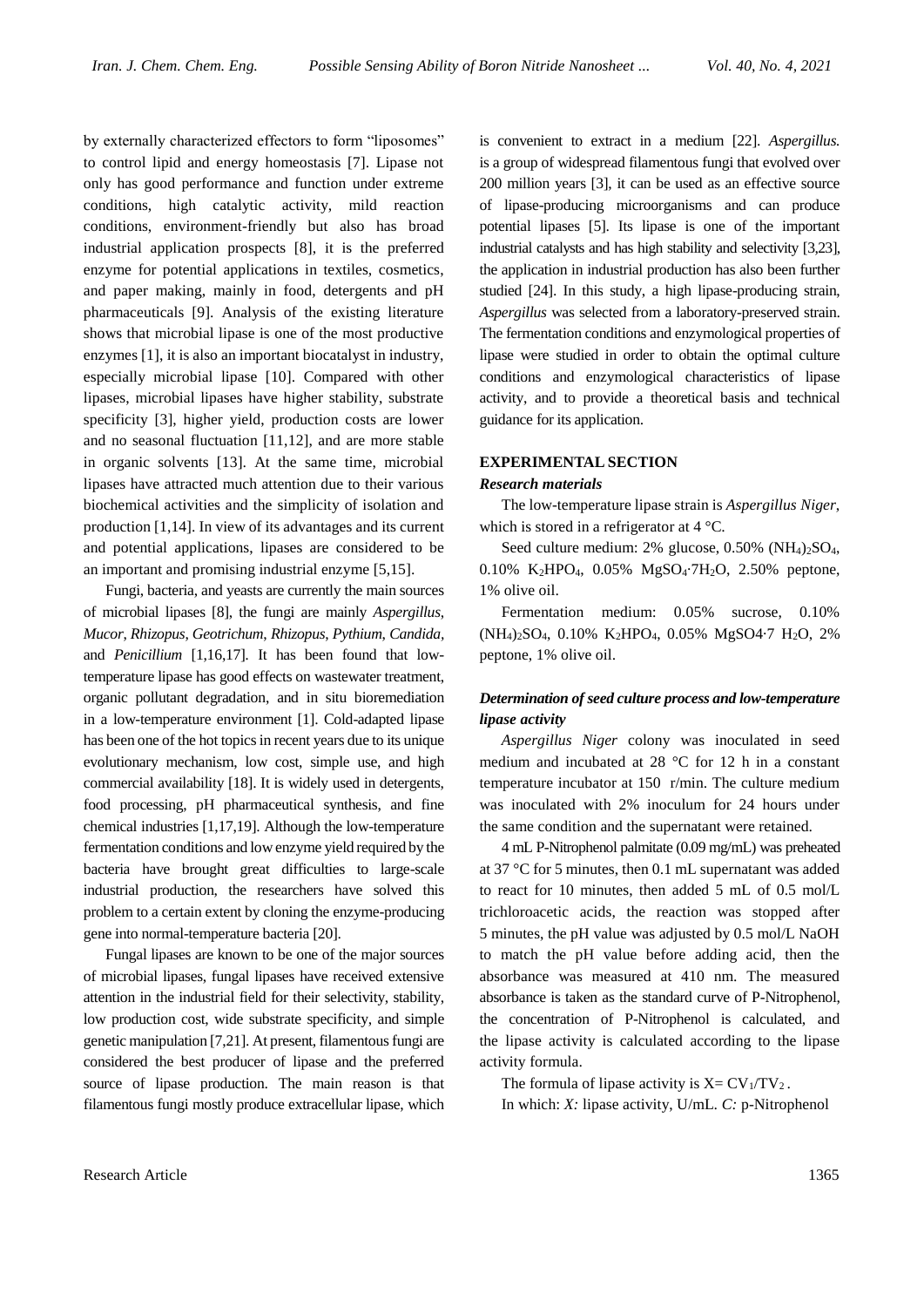concentration, mol/L. *V1*: final volume of solution, mL. *T:* reaction time, min. *V2:* the amount of enzyme solution added in the solution, mL.

# *Effects of different carbon sources on the characteristics of fermentation enzyme*

The fermentation medium is used as the basic medium, using glucose, soluble starch, sucrose, lactose, and maltose as the carbon source respectively, the activity of lowtemperature lipase produced by fermentation with different carbon sources was determined by the method of enzyme activity, to select the most suitable carbon source. Then, the optimum concentration of carbon source was used as the independent variable, and 1, 2, 3, 4, and 5% of carbon source were selected respectively. In the same way, the activity of low-temperature lipase produced by fermentation of different concentrations of carbon source was determined by the method of enzyme activity determination, and the optimum concentration of carbon source was obtained.

# *Effects of different nitrogen sources on the characteristics of the fermentative enzyme*

The fermentation medium serves as the basic medium, using urea, peptone, ammonium sulfate, ammonium chloride, and sodium nitrate as nitrogen sources respectively, the low-temperature lipase activity produced by fermentation with different nitrogen sources was determined by the method of enzyme activity, to select the most suitable carbon source. Then the optimum nitrogen source concentration was taken as the independent variable, and 1, 2, 3, 4, 5% were weighed respectively. In order to obtain the optimum concentration of nitrogen source, the activity of lowtemperature lipase produced by fermentation of nitrogen source with different concentrations was determined by the same method.

# *Effects of different initial pH values on the characteristics of the fermentative enzyme*

The fermentation medium was used as the basic medium and the initial pH (5, 6, 7, 8, 9) was used as the variable to determine the low-temperature lipase activity produced by fermentation in different pH, so as to select the optimum pH. At the same time, the enzyme solution was placed in different pH values and kept at the same temperature for 1 h, then the remaining enzyme activity without denaturation was determined according to the same method, and the effect of pH on the stability of lipase was studied.

# *Effect of different temperatures on the characteristics of fermentation enzyme*

Taking the fermentation medium as the basic medium and the initial temperature of the medium ( $20, 25, 30, 35$  °C) as the variable, the low-temperature lipase activity produced after fermentation at different temperatures was determined by the method of enzyme activity determination, so as to select the optimum temperature. Under the same pH condition, the enzyme solution was incubated at different temperatures for 1h, then the activity of the remaining enzyme without denaturation was determined by enzyme activity assay. Further study on the effect of temperature on the stability of lipase.

### *Orthogonal test*

According to the results of the single-factor experiment, 3-factor-2-level experiments of soluble starch (3, 4%), peptone (3, 4%), and culture pH (7, 8) were designed. The enzyme production conditions were optimized by Box-Behnken Design analysis, and the enzyme activity was used as the response value. The contents of olive oil (1, 2, 3%), 250 mL liquid (10, 20, 30 mL), and the rotational speed of the flask were independent variables (150, 200, 250 r/min), design 3-factor 3-level experiment.

#### *Statistical analysis*

SPSS 17.0 was used to analyze the experimental data, and the data were drawn in Origin 8.0. The 3D graph of response surface and contour curve was completed in Design-Expert 8.0.

### **RESULTS AND DISCUSSION**

# *Optimization of lipase production conditions Single-factor test*

Low-temperature lipase activity was measured with 5 different carbon sources (Fig. 2A) in this study. When the carbon source was glucose, sucrose, lactose, and maltose, the lipase activity was about 0.2 U/mL. When the carbon source was soluble starch, the enzyme activity reached 1.10 U/mL. This result is the same as that of *Alkan HÜseyin et al.* [25-30], the best carbon source is starch, which is produced by*Bacillus Coagulans* by solid-state fermentation. When the carbon source concentration in the fermentation medium was used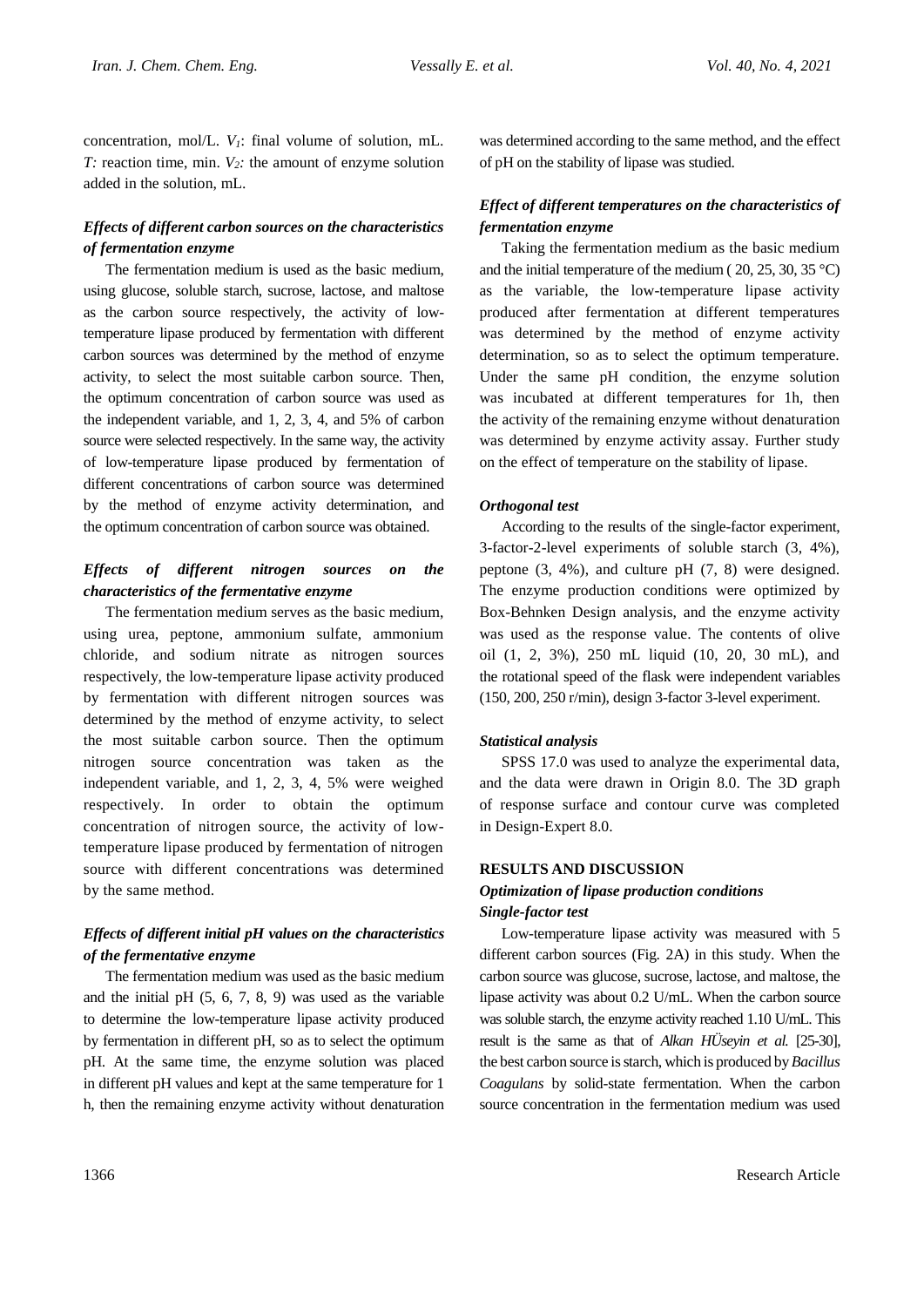

*Fig. 1: Optimization of enzyme production conditions.*

*Note: A: determination of the best carbon source. B: determination of the optimum carbon source concentration. C: determination of the best nitrogen source. D: determination of optimum nitrogen source concentration. Glu is glucose, Suc is sucrose, Lac is lactose, Mal is maltose and Ss is soluble starch, Car is urea, Pep is peptone, as is ammonium sulfate, Ac is ammonium chloride, Sn is sodium nitrate.*

as an independent variable to determine the activity of lowtemperature lipase (Fig. 2B), it was found that the activity of lipase increased first and then decreased with the increase of the soluble starch concentration when the concentration was 4%, the highest enzyme activity was 1.401 U/mL. When the concentration increased to 5%, the enzyme activity decreased to 0.795 U/mL, so the optimum concentration of soluble starch was 4%.

The lipase activity at low temperature was measured by adding 5 different nitrogen sources to the fermentation medium (Fig. 2C). When the nitrogen source was ammonium sulfate and ammonium chloride, the lipase activity was low, about 0.05 U/mL. When peptone was used as a nitrogen source, the enzyme activity was the highest  $(0.272 \pm 0.01 \text{ U/mL})$ . The results were slightly different from those of *Khadija Ouaissa et al.* [31]. When *Bacillus Subtilis* strain and rapeseed cake were used as a substrate for lipase production, the optimum inorganic

Research Article 1367

nitrogen source was  $NH<sub>4</sub>N<sub>03</sub>$ . When the concentration of nitrogen source in fermentation medium was used as an independent variable to determine the activity of low-temperature lipase, it was found that with the increase of the concentration of nitrogen source, the activity of lipase first increased and then decreased. When the concentration of peptone was 3%, the activity of lipase was highest, 0.469±0.04 U/mL. When the concentration of peptone increased to 5%, the enzyme activity decreased to 0.268±0.04 U/mL, so the optimum concentration of peptone was 3%.

# *Optimization of lipase production conditions by orthogonal test*

With peptone as nitrogen source (A), soluble starch as carbon source (B), and initial pH value (C), three factors and two levels of the orthogonal test were designed (Table 1).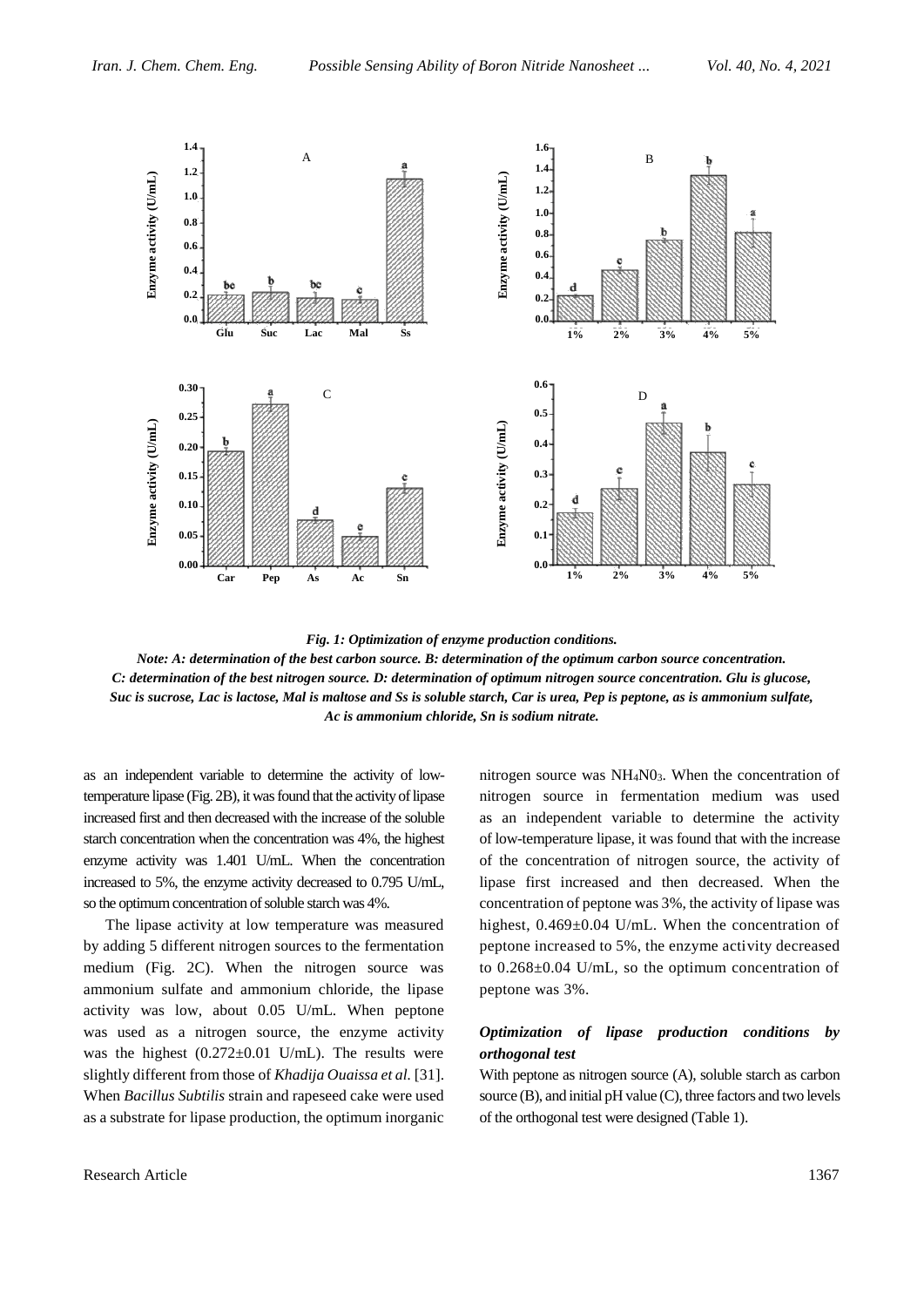| Experiment number | Peptone (A) | Soluble starch (B) | pH(C)  | Enzyme activity (U/mL) |
|-------------------|-------------|--------------------|--------|------------------------|
| $\mathbf{1}$      | 1(3%)       | 1(4%)              | 1(7.0) | 1.648                  |
| $\sqrt{2}$        | 1(3%)       | 1(4%)              | 2(8.0) | 1.402                  |
| 3                 | 1(3%)       | 2(3%)              | 1(7.0) | 1.237                  |
| $\overline{4}$    | 1(3%)       | 2(3%)              | 2(8.0) | 0.935                  |
| 5                 | 2(4%)       | 1(4%)              | 1(7.0) | 1.504                  |
| 6                 | 2(4%)       | 1(4%)              | 2(8.0) | 1.037                  |
| $\overline{7}$    | 2(4%)       | 2(3%)              | 1(7.0) | 1.143                  |
| 8                 | 2(4%)       | 2(3%)              | 2(8.0) | 0.735                  |
| K1                | 5.222       | 5.591              | 5.532  |                        |
| K2                | 4.419       | 4.050              | 4.109  |                        |
| K1                | 1.306       | 1.398              | 1.383  |                        |
| K2                | 1.105       | 1.013              | 1.027  |                        |
| $\mathbb{R}$      | 0.201       | 0.385              | 0.356  |                        |

*Table 1: Orthogonal Design Table L8 (2<sup>3</sup> ).*

The results of range analysis showed that carbon source had the most effect on enzyme yield, followed by initial pH value, and nitrogen source had the least effect on enzyme yield. The optimum scheme was  $A_1B_1C_1$ , when the soluble starch was 4%, the peptone was 3% and the initial pH of the fermentation medium was 7, the enzyme activity was the highest.

### *Optimization of lipase production conditions by response surface methodology*

The enzyme activity was taken as the response value, the amount of olive oil, the amount of liquid in 250 mL shake flask, and the rotation speed of shake flask as independent variables, the experiment with three-factor and three-level was designed (Table 2).

The regression analysis of lipase activity was carried out after the data were processed by Design-Expert 8.0 software (Table 3). The functional relationship between the response value Y and each factor (A, B, C) can be obtained from the regression coefficient column in the table.

#### Y = 1.54+0.082*A*-0.044*B*+0.023*C*+0.098*AB*+0.050*AC*-0.065*BC*-0.036*A* 2 -0.13*B* 2 -0.077*C* 2

According to the regression equation, in order to further intuitively see the influence of various factors on lipase activity, the response surface and high-level curve 3D graph were made by using Design Expert 8.0 software (Fig. 2). The order of enzyme activity influenced by various factors is A (olive oil addition)  $> C$  (rotational  $speed) > B$  (liquid volume). Among them, the amount of olive oil has the most significant effect. By solving the regression equation, the optimal experimental scheme is as follows: the amount of olive oil is 1.05%, the liquid volume in 250 mL shake flask is 26 mL, and the rotation speed of shake flask is 213 r/min. Under this experimental scheme, the maximum enzyme activity can be obtained, which is 1.55U/mL. According to the experimental verification, the actual enzyme activity is 1.49 U/mL, and the error between theory and practice is 3.87%.

# *Studies on the enzymological properties of cold-adapted lipase strains*

Fig. 3A shows the effect of different pH on enzyme activity. When pH is 4.0, the lipase activity is  $21.20\pm2.88\%$  and the enzyme activity is the lowest. When pH is between 4.0 and 7.0, the enzyme activity increases with the increase of pH, when pH is 6.0, the enzyme activity reached  $79.51 \pm 6.55$ %, and reached the maximum. When pH value continued to increase, the enzyme activity decreased gradually, and when pH increased to 10, the enzyme activity decreased to the lowest  $(35.66\pm4.25\%)$ . Therefore, the optimum pH value of the enzyme is 6, which belongs to acid lipase.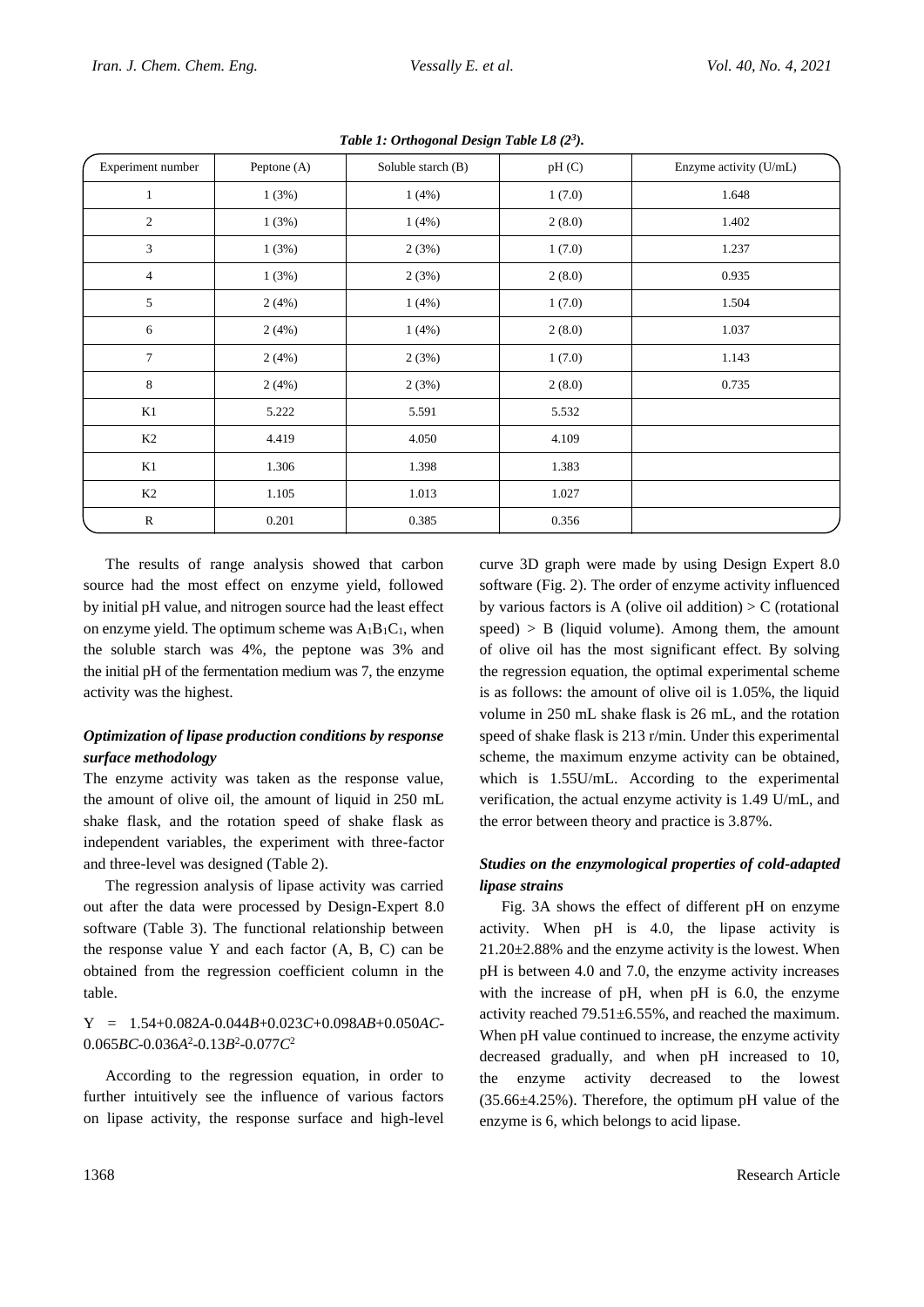| Experiment number | ு ம<br>Olive oil content (A) | $\sim$ $\sigma$<br>Liquid loading (B) | $\mathbf{r}$ . The contract of $\mathbf{r}$<br>Speed (C) | Enzyme activity (U/mL) |  |
|-------------------|------------------------------|---------------------------------------|----------------------------------------------------------|------------------------|--|
| 1                 | $0(1.0\%)$                   | $-1(10)$                              | $-1(150)$                                                | 1.224                  |  |
| $\sqrt{2}$        | 1(1.5%)                      | 1(50)                                 | 0(200)                                                   | 1.061                  |  |
| 3                 | $-1$ $(0.5\%)$               | 0(30)                                 | 1(250)                                                   | 0.875                  |  |
| $\overline{4}$    | $\boldsymbol{0}$             | $\boldsymbol{0}$                      | $\boldsymbol{0}$                                         | 1.733                  |  |
| $5\overline{)}$   | $-1$                         | $\boldsymbol{0}$                      | $-1$                                                     | 0.985                  |  |
| $\sqrt{6}$        | $\boldsymbol{0}$             | $\mathbf{1}$                          | $^{\mbox{-}1}$                                           | 1.339                  |  |
| $\tau$            | $\boldsymbol{0}$             | $\boldsymbol{0}$                      | $\mathbf{0}$                                             | 1.428                  |  |
| $\,8\,$           | $\boldsymbol{0}$             | $\boldsymbol{0}$                      | $\boldsymbol{0}$                                         | 1.539                  |  |
| 9                 | $-1$                         | $-1$                                  | $\boldsymbol{0}$                                         | 1.234                  |  |
| $10\,$            | $\boldsymbol{0}$             | $\boldsymbol{0}$                      | $\boldsymbol{0}$                                         | 1.476                  |  |
| $11\,$            | $\mathbf{1}$                 | $\boldsymbol{0}$                      | $\mathbf{1}$                                             | 1.312                  |  |
| $12\,$            | $\boldsymbol{0}$             | $-1$                                  | $\mathbf{1}$                                             | 1.456                  |  |
| 13                | $-1$                         | $\mathbf{1}$                          | $\mathbf{1}$                                             | 0.876                  |  |
| 14                | $\boldsymbol{0}$             | $\mathbf{1}$                          | $\mathbf{1}$                                             | 1.312                  |  |
| 15                | $\mathbf{1}$                 | $\boldsymbol{0}$                      | $-1$                                                     | 1.224                  |  |
| $16\,$            | $\boldsymbol{0}$             | $\boldsymbol{0}$                      | $\boldsymbol{0}$                                         | 1.508                  |  |
| $17\,$            | $\mathbf{1}$                 | $^{\mbox{-}1}$                        | $\boldsymbol{0}$                                         | 1.025                  |  |

*Table 2: BBD Experimental Design For Response Surface Analysis.*

*Table 3: Analysis of variance of response surface quadratic model.*

| Source of error | Master model   |                   |             |         |                   |             |  |  |  |
|-----------------|----------------|-------------------|-------------|---------|-------------------|-------------|--|--|--|
|                 | Sum of Squares | Degree of freedom | Mean Square | F Value | P-value<br>Prob>F | Significant |  |  |  |
| A               | 0.034          | 1                 | 0.034       | 1.53    | 0.2554            |             |  |  |  |
| $\, {\bf B}$    | 0.00679        | 1                 | 0.00679     | 0.31    | 0.5952            |             |  |  |  |
| $\mathbf C$     | 0.00950        | 1                 | 0.00950     | 0.43    | 0.5315            |             |  |  |  |
| AB              | 0.017          | $\mathbf{1}$      | 0.017       | 0.78    | 0.407             |             |  |  |  |
| AC              | 0.00322        | 1                 | 0.00322     | 0.15    | 0.7132            |             |  |  |  |
| $\rm BC$        | 0.00778        | 1                 | 0.00778     | 0.35    | 0.5701            |             |  |  |  |
| $\mathbf{A}^2$  | 0.48           | $\mathbf{1}$      | 0.48        | 21.83   | 0.0023            | $\ast\ast$  |  |  |  |
| B <sup>2</sup>  | 0.052          | $\mathbf{1}$      | 0.052       | 2.37    | 0.1674            |             |  |  |  |
| $\mathbf{C}^2$  | 0.017          | 1                 | 0.017       | 0.75    | 0.4139            |             |  |  |  |
| Model           | 0.8            | 9                 | 0.089       | 4.06    | 0.039             | $\ast$      |  |  |  |
| Residual        | 0.15           | $\tau$            | 0.022       |         |                   |             |  |  |  |
| Lack of Fit     | 0.099          | 3                 | 0.033       | 2.4     | 0.2087            |             |  |  |  |
| Pure Error      | 0.055          | $\overline{4}$    | 0.014       |         |                   |             |  |  |  |
| Cor Total       | 0.96           | 16                |             |         |                   |             |  |  |  |

*Note: p<0.01 is extremely significant, which is indicated by \*\*. P<0.05 is significant, which is indicated by \*. P>0.05 is not significant.*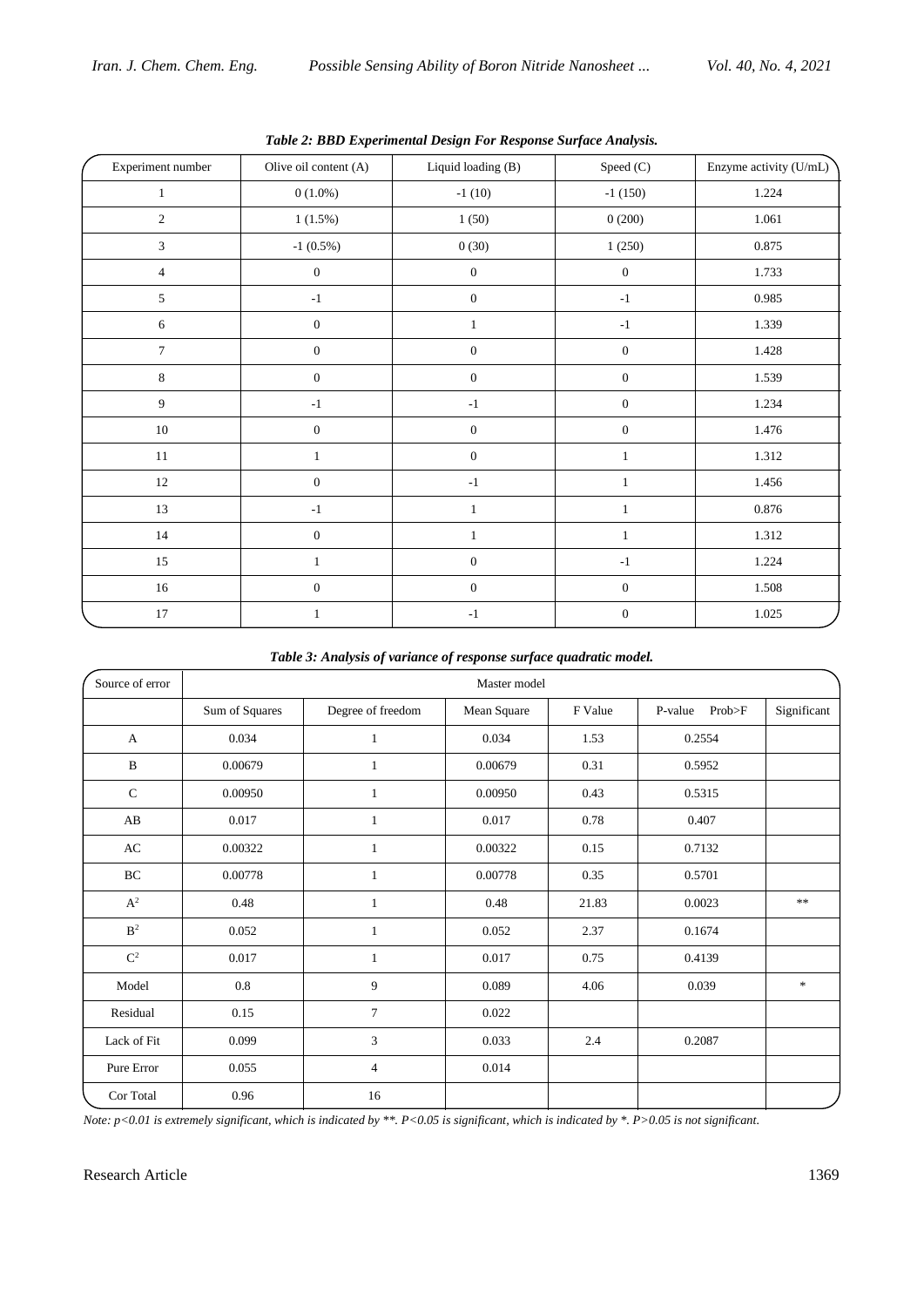

*Fig. 2: Response surface analysis.*

Fig. 3B shows the effect of pH value on the remaining enzyme activity without denaturation. When pH value is between 4.0 and 7.0, the enzyme activity increases with the increase of pH value. When pH value is 7.0, the enzyme activity is 79.3±6.82%, reaching the maximum value. When pH increased, the enzyme activity decreased gradually, but when pH value was between 6.0 and 8.0, the enzyme activity remained above 60%. The results were consistent with the optimal pH value of lipase produced by solid-state fermentation of *Bacillus Coagulans.* When the enzyme solution was pretreated in the pH range of 6.0 - 8.0 for 1 h, the lipase activity remained above 60% and kept the best activity. This showed that the lipase was stable in the pH range of 6.0 - 8.0, this is close to the optimal pH of the lipase produced by the reported *Halobacillus SP.* AP-MSU 8 strain [17] and *Xanthomonas oryzae pv. oryzae* YB103 strain [32].

Fig. 3C shows the effect of temperature on lipase activity. When the temperature was between 20 °C and 30 °C, the lipase activity increased with the increase of temperature. When the temperature reached 30 °C, the lipase activity reached its maximum value (107.6  $\pm$  9.57%). When the temperature reached 45  $\degree$ C, the lipase activity decreased gradually and reached the lowest (49.6  $\pm$ 4.55%).

Fig. 3D shows the effect of different temperatures on the activity of undenatured residual lipase. When the temperature is 20-35 °C, the thermal stability of the lipase is good, and the activity of the lipase can be maintained above 70%, when the temperature reached 50  $\degree$ C, the residual enzyme activity was only  $11.5 \pm 3.72\%$ .

Lipases come from a wide variety of sources, and different lipases have different effects. The majority of lipases and their preparations used in general factories are produced by microorganisms [12]. Because of the variety, rapid propagation, and high mutation rate of microorganisms, it is possible to better screen out the kinds of lipases needed for practical production, and even to mutate according to the requirements of factories in order to meet the production requirements, a high the lipase-producing strain was screened out [5].

In this study, five different carbon sources and nitrogen sources were selected to determine their low-temperature lipase activity. It was found that the strain had the best utilization effect on soluble starch and reached the highest value. When the carbon source is glucose, the enzyme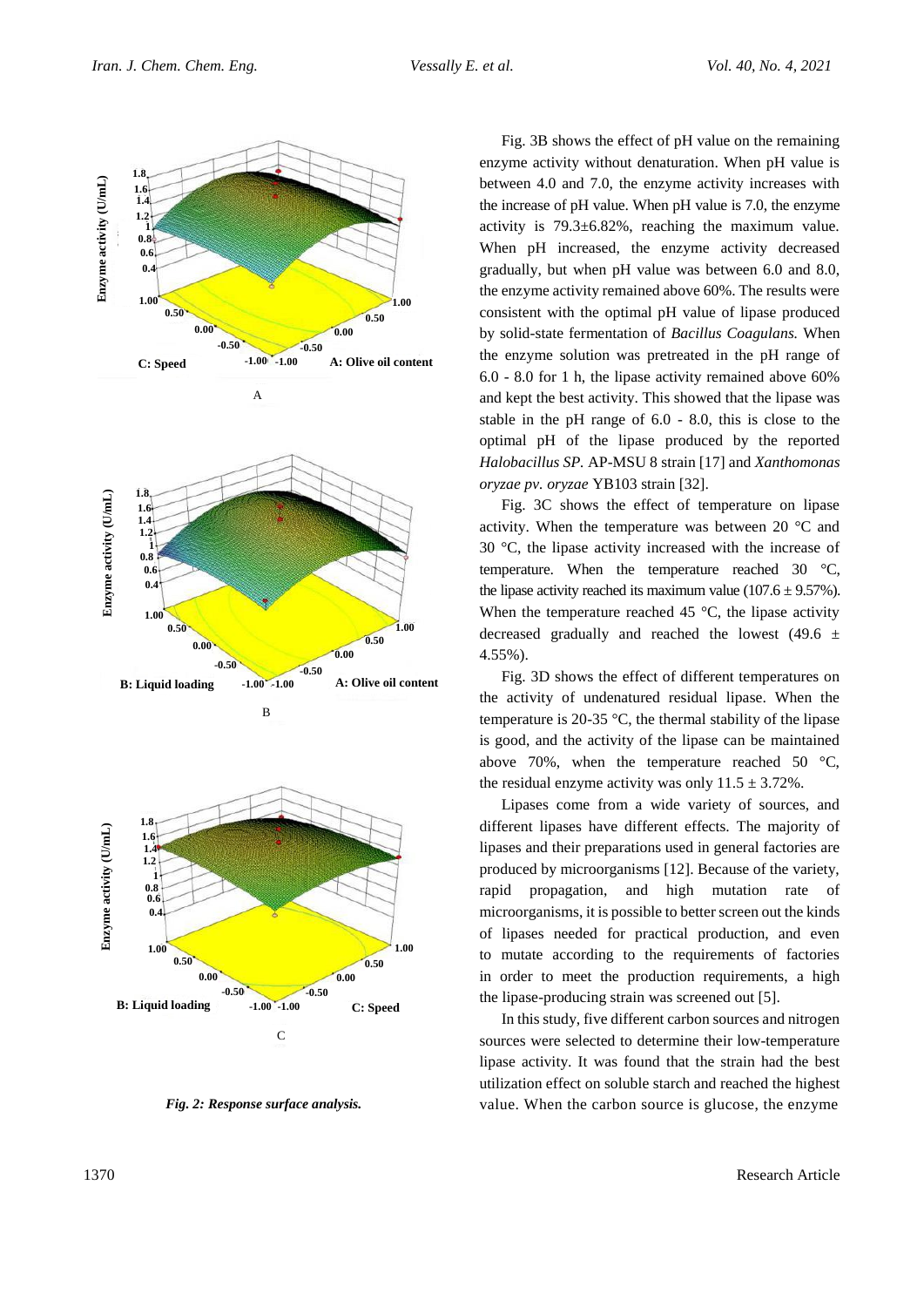

*Fig. 3: Enzymatic properties. Note: A: the effect of pH on lipase activity. B: the effect of pH on enzyme stability. C: the effect of temperature on lipase activity. D: Effect of temperature on enzyme stability.*

activity is lower, which is consistent with the conclusion that glucose can inhibit the production of lipase reported by *Dalmau et al.,* [33]. When the nitrogen source is peptone, the enzyme activity is the highest, probably because peptone is the organic nitrogen source, in addition to rich protein, peptide, free amino acid, but also contains a small amount of sugar, fat, and growth factor [24]. Because organic nitrogen source is rich in nutrients, microorganisms often show the characteristics of vigorous growth and rapid growth of cell concentration in the medium [22]. However, too low or too high a concentration of nitrogen source is not conducive to the growth of the mycelium, if the concentration is too low, the energy supply for the normal growth of the mycelium is insufficient, too high will hinder the normal metabolic process of the mycelium, and only when the concentration of nitrogen is moderate, the mycelium will grow well [6].

It was found that the lipase activity increased first and then decreased with the increase of reaction temperature. When the reaction temperature was 30 °C, the lipase activity was the highest. This result is the same as the

optimum temperature of lipase produced by *Burkholderia sp* [34] and *Pseudomonas aeruginosa* LX1 strain [35,38]. When the pH of the enzyme solution was maintained at 7.0, the enzyme activity was maintained at about 110% after pretreatment at 30 °C for 1 h. After being pretreated at 25 °C and 35 °C for 1 h, the enzyme activity remained at about 70%, after being treated at 20 °C and 30 °C for 1 h, the enzyme activity remained at about 30%, and after being treated at 45 °C for 1 h, the lipase activity decreased to about 10%. It can be seen that temperature has a great effect on the lipase, this is consistent with the results of *Liu Wenshan et al.,* [23]. Therefore, if the enzyme is used in practical production, some additives should be added to improve its thermal stability [39-53].

#### **CONCLUSIONS**

The optimal fermentation medium of this low temperature lipase strain was soluble starch 4%, (NH4)2SO4 0.1%, K2HPO4 0.1%, MgSO4·7H2O 0.05%, peptone 3%, olive oil 1.05%, and the initial pH value is 7. The optimal fermentation conditions were 30 °C, sample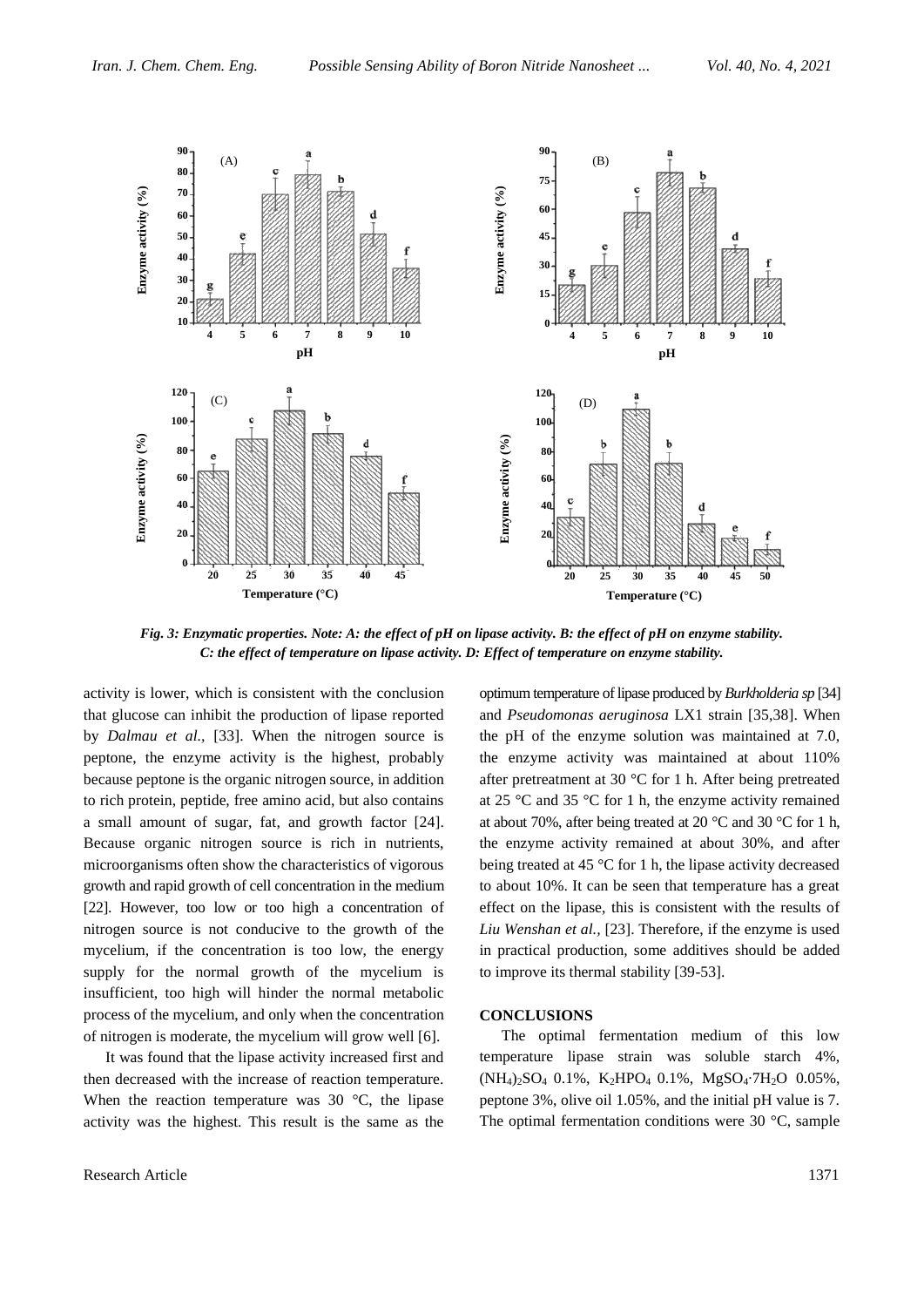loading 26mL/250mL, and shaking flask rotation speed 213 r/min. The lipase activity of the strain reached 1.55 U/mL after medium optimization. It was found that the lipase was stable at pH 6.0-8.0 and could keep over 60% of the enzyme activity. When pH value was 7.0, the enzyme activity reached the maximum, which was 79.3±6.82%. At the same time, it was found that when the temperature reached 30 °C, the lipase activity reached the maximum of 107.6±9.57%, the lipase was stable between 25 °C and 35 °C, and the lipase activity could reach more than 70%. However, the thermal stability of the low-temperature lipase was poor over 35 °C.

Based on the results of a single-factor test, the optimum scheme was determined by orthogonal test and Design Expert 8.0 software. The experimental results showed that the actual enzyme activity is 1.49 U/mL, and the error between theory and practical is 3.87%. Therefore, this experiment can better predict the actual fermentation of low-temperature lipase.

*Received : Apr. 24, 2021 ; Accepted : July 5, 2021*

#### **REFERENCES**

- [1] Bharathi D., Rajalakshmi G., [Microbial Lipases: An](https://www.sciencedirect.com/science/article/abs/pii/S1878818119308424)  [Overview of Screening, Production and Purification,](https://www.sciencedirect.com/science/article/abs/pii/S1878818119308424) *J. Biosci. Bioeng*., **22**:101368 (2019).
- [2] Sarmah N., Revathi D., Sheelu G., Yamuna Rani K., Sridhar S., Mehtab V., Sumana C., [Recent Advances](https://aiche.onlinelibrary.wiley.com/doi/abs/10.1002/btpr.2581)  [on Sources and Industrial Applications of Lipases,](https://aiche.onlinelibrary.wiley.com/doi/abs/10.1002/btpr.2581) *Biotechnol. Progress,* **34(1)**: 5-28 (2018).
- [3] Contesini F.J., Lopes D.B., Macedo G.A., da Graça Nascimento M., de Oliveira Carvalho P., [Aspergillus sp. Lipase: Potential Biocatalyst for](https://www.sciencedirect.com/science/article/abs/pii/S1381117710002067)  [Industrial Use,](https://www.sciencedirect.com/science/article/abs/pii/S1381117710002067) *J. Mol. Catal. B: Enzym.,* **67(3-4)**: 163-171 (2010).
- [4] Sharma D., Sharma B., Shukla, A.K., [Biotechnological](https://scholar.google.com/scholar?hl=en&as_sdt=0%2C5&q=Biotechnological+approach+of+microbial+lipase%3A+a+review&btnG=)  [Approach of Microbial Lipase: A Review,](https://scholar.google.com/scholar?hl=en&as_sdt=0%2C5&q=Biotechnological+approach+of+microbial+lipase%3A+a+review&btnG=) *Biotechnology,* **10(1)**: 23-40 (2011).
- [5] Cihangir N., Sarikaya E., [Investigation of Lipase](https://link.springer.com/article/10.1023/B:WIBI.0000021781.61031.3a)  [Production by a New Isolate](https://link.springer.com/article/10.1023/B:WIBI.0000021781.61031.3a) of *Aspergillus sp, World J. Microbiol. Biotechnol.,* **20(2)**: 193-197(2004).
- [6] Rashid N., Shimada Y., Ezaki S., Atomi H., Imanaka T., [Low-temperature Lipase From](https://aem.asm.org/content/67/9/4064.short)  [Psychrotrophic Pseudomonas Sp. Strain KB700A.](https://aem.asm.org/content/67/9/4064.short) *Appl. Environ. Microbiol.,* **67(9)**: 4064-4069 (2001).
- [7] Zechner R., Kienesberger P.C., Haemmerle G., Zimmermann R., Lass A., [Adipose Triglyceride](https://www.sciencedirect.com/science/article/pii/S0022227520414646)  [Lipase and the Lipolytic Catabolism of Cellular Fat](https://www.sciencedirect.com/science/article/pii/S0022227520414646)  [Stores,](https://www.sciencedirect.com/science/article/pii/S0022227520414646) *J. Lipid Res.,* **50(1)**: 3-21 (2009).
- [8] Singh A.K., Mukhopadhyay M., [Overview of Fungal](https://link.springer.com/article/10.1007/s12010-011-9444-3)  [Lipase: A Review,](https://link.springer.com/article/10.1007/s12010-011-9444-3) *Appl. Biochem. Biotechnol.,* **166(2)**: 486-520 (2012).
- [9] Mehta A., Bodh U., Gupta R., [Fungal Lipases:](https://search.proquest.com/docview/1929027799?pq-origsite=gscholar&fromopenview=true)  [A Review.](https://search.proquest.com/docview/1929027799?pq-origsite=gscholar&fromopenview=true) *J. Biotech. Res.,* **8**: 58-77 (2017).
- [10] Houde A., Kademi A., Leblanc D., Lipases and Their [Industrial Applications,](https://link.springer.com/article/10.1385/ABAB:118:1-3:155) *Appl. Biochem. Biotechnol.,* **118(1)**: 155-170 (2004).
- [11] Cusano A.M., Parrilli E., Marino G., Tutino M.L., [A Novel Genetic System for Recombinant Protein](https://microbialcellfactories.biomedcentral.com/articles/10.1186/1475-2859-5-40)  [Secretion in the Antarctic Pseudoalteromonas](https://microbialcellfactories.biomedcentral.com/articles/10.1186/1475-2859-5-40)  [Haloplanktis TAC125,](https://microbialcellfactories.biomedcentral.com/articles/10.1186/1475-2859-5-40) *Microb. Cell Fact.,* **5(1)**: 1-8 (2006).
- [12] Verma N., Thakur S., Bhatt A.K., Microbial Lipases: [Industrial Applications and Properties \(A Review\),](http://www.isca.me/IJBS/Archive/v1/i8/15.ISCA-IRJBS-2012-180.pdf) *Int. Res. J. Biol. Sci.,* **1(8)**: 88-92 (2012).
- [13] Fang Y., Lu Z., Lv F., Bie X., Liu S., Ding Z., Xu W., [A Newly Isolated Organic Solvent Tolerant](https://link.springer.com/article/10.1007/s00284-006-0260-x)  [Staphylococcus Saprophyticus M36 Produced](https://link.springer.com/article/10.1007/s00284-006-0260-x)  [Organic Solvent-Stable Lipase,](https://link.springer.com/article/10.1007/s00284-006-0260-x) *Curr. Microbial.,* **53(6)**: 510-515 (2006).
- [14] Snellman E.A., Sullivan E.R., Colwell R.R., [Purification and Properties of the Extracellular](https://febs.onlinelibrary.wiley.com/doi/full/10.1046/j.1432-1033.2002.03235.x)  [Lipase, LipA, of Acinetobacter sp. RAG-1,](https://febs.onlinelibrary.wiley.com/doi/full/10.1046/j.1432-1033.2002.03235.x) *Eur. J. Biochem.,* **269(23)**: 5771-5779 (2002).
- [15] Sharma R., Chisti Y., Banerjee U.C., Production, Purification, Characterization, and Applications of Lipases. *Biotechnol. Adv.,* **19(8)**: 627-662 (2001).
- [16] Esakkiraj P., Prabakaran G., Maruthiah T., Immanuel G., Palavesam A., [Purification and Characterization of](https://link.springer.com/article/10.1007/s40011-014-0437-1)  [Halophilic Alkaline Lipase from Halobacillus sp.,](https://link.springer.com/article/10.1007/s40011-014-0437-1) *Proc. Nat. Acad. Sci. India Section B: Biol. Sci.,* **86(2)**: 309-314 (2016).
- [17] Tan T., Zhang M., Wang B., Ying C., Deng L., [Screening of High Lipase Producing Candida Sp. and](https://www.sciencedirect.com/science/article/pii/S0032959203000918)  [Production of Lipase by Fermentation,](https://www.sciencedirect.com/science/article/pii/S0032959203000918) *Proc. Biochem.,* **39(4)**: 459-465 (2003).
- [18] Sabzalievich B., Dustmurodovich S., Saidmurodovich N., Abdumanonovna A., Yusufovna N., [Genetically](https://www.cas-press.com/article_122581.html)  [Modified Sources in Food and Seeds](https://www.cas-press.com/article_122581.html) in Tajikistan. *Cent. Asian J. Environ. Sci. Technol. Innov.,* **1(6)**: 291-296 (2020).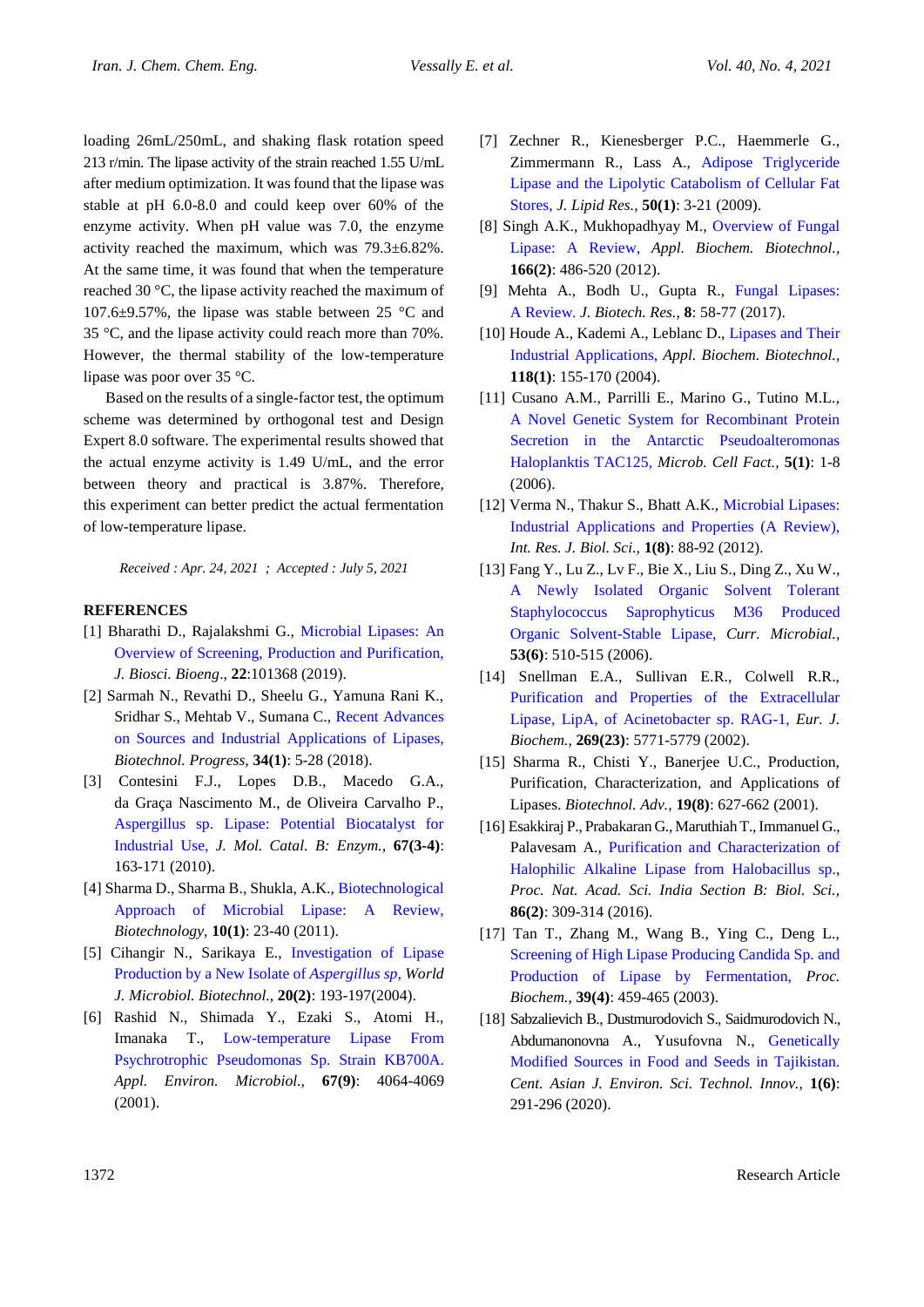- [19] Maiangwa J., Ali M.S.M., Salleh A.B., Abd Rahman R.N.Z.R., Shariff F.M., Leow T.C., [Adaptational Properties and](https://link.springer.com/content/pdf/10.1007/s00792-014-0710-5.pdf)  [Applications of Cold-Active Lipases from](https://link.springer.com/content/pdf/10.1007/s00792-014-0710-5.pdf)  [Psychrophilic Bacteria,](https://link.springer.com/content/pdf/10.1007/s00792-014-0710-5.pdf) *Extremophiles,* **19(2)**: 235- 247 (2015).
- [20] Ertuğrul S., Dönmez G., Takaç S.[, Isolation of Lipase](https://www.sciencedirect.com/science/article/abs/pii/S0304389407005183)  [Producing Bacillus Sp. From Olive Mill Wastewater](https://www.sciencedirect.com/science/article/abs/pii/S0304389407005183)  [and Improving its Enzyme Activity,](https://www.sciencedirect.com/science/article/abs/pii/S0304389407005183) *J. Hazard. Mater.,* **149(3)**: 720-724 (2007).
- [21] Kim E.K., Jang W.H., Ko J.H., Kang J.S., Noh M.J., Yoo O.J., [Lipase and Its Modulator](https://jb.asm.org/content/183/20/5937.short)  [fromPseudomonas sp. Strain KFCC 10818: Proline](https://jb.asm.org/content/183/20/5937.short)[to-Glutamine Substitution at Position 112 Induces](https://jb.asm.org/content/183/20/5937.short)  [Formation of Enzymatically Active Lipase in the](https://jb.asm.org/content/183/20/5937.short)  [Absence of the Modulator,](https://jb.asm.org/content/183/20/5937.short) *J. Bacterial.,* **183(20)**: 5937-5941 (2001).
- [22] de Oliveira Carvalho P., Contesini F.J., Bizaco R., Alves Macedo G., [Kinetic Properties and](https://www.tandfonline.com/doi/abs/10.1080/08905430500316342)  [Enantioselectivity of the Lipases Produced by Four](https://www.tandfonline.com/doi/abs/10.1080/08905430500316342)  [Aspergillus Species,](https://www.tandfonline.com/doi/abs/10.1080/08905430500316342) *Food Biotechnol.,* **19(3)**: 183- 192 (2005).
- [23] Liu W., Jia B., Zhao H., Xu L., Yan Y., [Preparation](https://pubs.acs.org/doi/abs/10.1021/jf1008555)  [of a Whole-Cell Biocatalyst of Aspergillus Niger](https://pubs.acs.org/doi/abs/10.1021/jf1008555)  [Lipase and its Practical Properties.](https://pubs.acs.org/doi/abs/10.1021/jf1008555) *J. Agric. Food Chem.,* **58(19)**: 10426-10430 (2010).
- [24] Rodrigues R.C., Virgen-Ortíz J.J., Dos Santos J.C., Berenguer-Murcia Á., Alcantara A.R., Barbosa O., Ortiz C., Fernandez-Lafuente R., [Immobilization of](https://www.sciencedirect.com/science/article/abs/pii/S073497501930062X)  [Lipases on Hydrophobic Supports: Immobilization](https://www.sciencedirect.com/science/article/abs/pii/S073497501930062X)  [Mechanism, Advantages, Problems, and Solutions,](https://www.sciencedirect.com/science/article/abs/pii/S073497501930062X) *Biotechnol. Adv.,* **37(5)**: 746-770 (2019).
- [25] Alkan H., Baysal Z., Uyar F., Dogru M., [Production](https://link.springer.com/article/10.1007/BF02686016)  of Lipase by a [Newly Isolated Bacillus Coagulans](https://link.springer.com/article/10.1007/BF02686016)  [Under Solid-State Fermentation Using Melon](https://link.springer.com/article/10.1007/BF02686016)  [Wastes,](https://link.springer.com/article/10.1007/BF02686016) *Appl. Biochem. Biotechnol.,* **136(2)**: 183-192 (2007).
- [26] Liu G., Ren G., Zhao L., Cheng L., Wang C., Sun B., [Antibacterial Activity and Mechanism of Bifidocin A](https://www.sciencedirect.com/science/article/abs/pii/S0956713516305357) [Against Listeria Monocytogenes.](https://www.sciencedirect.com/science/article/abs/pii/S0956713516305357) *Food Control,* **73**: 854-861 (2017).
- [27] Jiang D., Chen F.X., Zhou H., Lu Y.Y., Tan H., Yu S.J., Yuan J., Liu H., Meng W., Jin Z.B., [Bioenergetic](https://www.ncbi.nlm.nih.gov/pmc/articles/PMC7330858/)  [Crosstalk Between Mesenchymal Stem Cells and](https://www.ncbi.nlm.nih.gov/pmc/articles/PMC7330858/)  [Various Ocular Cells Through the Intercellular](https://www.ncbi.nlm.nih.gov/pmc/articles/PMC7330858/)  [Trafficking of Mitochondria,](https://www.ncbi.nlm.nih.gov/pmc/articles/PMC7330858/) *Theranostics,* **10(16)**: 7260 (2020).
- [28] Wang M., Hu M., Li Z., He L., Song Y., Jia Q., Zhang Z., Du M., [Construction of Tb-MOF-on-Fe-MOF](https://www.sciencedirect.com/science/article/abs/pii/S0956566319306153)  Conjugate as a [Novel Platform for Ultrasensitive](https://www.sciencedirect.com/science/article/abs/pii/S0956566319306153)  [Detection of Carbohydrate Antigen 125 and Living](https://www.sciencedirect.com/science/article/abs/pii/S0956566319306153)  [Cancer Cells,](https://www.sciencedirect.com/science/article/abs/pii/S0956566319306153) *Biosens. Bioelectron.,* **142**: 111536 (2019).
- [29] Wang M., Yang L., Hu B., Liu J., He L., Jia Q., Song Y., Zhang Z., [Bimetallic NiFe Oxide Structures Derived](https://www.sciencedirect.com/science/article/abs/pii/S0956566318303166)  from Hollow [NiFe Prussian Blue Nanobox for](https://www.sciencedirect.com/science/article/abs/pii/S0956566318303166)  [Label-Free Electrochemical Biosensing Adenosine](https://www.sciencedirect.com/science/article/abs/pii/S0956566318303166)  [Triphosphate,](https://www.sciencedirect.com/science/article/abs/pii/S0956566318303166) *Biosens. Bioelectron.,* **113**: 16-24 (2018).
- [30] Zhang J., Liu B., [A Review on the Recent](https://www.ingentaconnect.com/contentone/ben/cbio/2019/00000014/00000003/art00005)  [Developments of Sequence-Based Protein Feature](https://www.ingentaconnect.com/contentone/ben/cbio/2019/00000014/00000003/art00005)  [Extraction Methods,](https://www.ingentaconnect.com/contentone/ben/cbio/2019/00000014/00000003/art00005) *Curr. Bioinform.,* **14(3)**: 190- 199 (2019).
- [31] Bafkar A., [Kinetic and Equilibrium Studies of](https://www.cas-press.com/article_125454.html)  [Adsorptive Removal of Sodium-Ion onto Wheat](https://www.cas-press.com/article_125454.html)  [Straw and Rice Husk Wastes,](https://www.cas-press.com/article_125454.html) *Cent. Asian J. Environ. Sci. Technol. Innov.,* **1(6)**: 308-325 (2020).
- [32] Mo Q., Liu A., Guo H., Zhang Y., Li M., [A Novel](https://link.springer.com/article/10.1007/s00792-016-0809-y)  [Thermostable and Organic Solvent-Tolerant Lipase](https://link.springer.com/article/10.1007/s00792-016-0809-y)  [from Xanthomonas oryzae pv. oryzae YB103:](https://link.springer.com/article/10.1007/s00792-016-0809-y)  [Screening, Purification and Characterization,](https://link.springer.com/article/10.1007/s00792-016-0809-y) *Extremophiles,* **20(2)**: 157-165 (2016).
- [33] Dalmau E., Montesinos J.L., Lotti M., Casas C., [Effect of Different Carbon Sources on Lipase](https://www.sciencedirect.com/science/article/pii/S0141022900001563?casa_token=SJ6UF-yp7t0AAAAA:R0HMXHJiScNRgfkNigHsQO-OTLPOdp3qwSW_ccNC5nmRnGbjBMMHG22zO0GOoPvKqGiMk0xY2Cs)  [Production by Candida Rugosa,](https://www.sciencedirect.com/science/article/pii/S0141022900001563?casa_token=SJ6UF-yp7t0AAAAA:R0HMXHJiScNRgfkNigHsQO-OTLPOdp3qwSW_ccNC5nmRnGbjBMMHG22zO0GOoPvKqGiMk0xY2Cs) *Enzyme Microb. Technol.,* **26(9-10)**: 657-663 (2000).
- [34] Xu L., Jiang S., Zou Q., [An in Silico Approach](https://www.biorxiv.org/content/10.1101/2020.05.05.078741v1.abstract)  [to Identification, Categorization and Prediction](https://www.biorxiv.org/content/10.1101/2020.05.05.078741v1.abstract)  [of Nucleic Acid Binding Proteins.](https://www.biorxiv.org/content/10.1101/2020.05.05.078741v1.abstract) *BioRxiv* (2020)*.*
- [35] Wang X.F., Gao P., Liu Y.F., Li H.F., Lu F., [Predicting Thermophilic Proteins by Machine](https://www.ingentaconnect.com/content/ben/cbio/2020/00000015/00000005/art00013)  [Learning,](https://www.ingentaconnect.com/content/ben/cbio/2020/00000015/00000005/art00013) *Curr. Bioinform.,* **15(5)**: 493-502 (2020).
- [36] Zou Q., Xing P., Wei L., Liu B., [Gene2vec: Gene](https://rnajournal.cshlp.org/content/25/2/205.short)  [Subsequence Embedding for Prediction of](https://rnajournal.cshlp.org/content/25/2/205.short)  [Mammalian N6-methyladenosine sites from mRNA.](https://rnajournal.cshlp.org/content/25/2/205.short) *RNA,* **25(2)**: 205-218 (2019).
- [37] Huang W.Y., Wang G.Q., Li W.H., Li T.T., Ji G.J., Ren S.C., Jiang M., Yan L., Tang H.T., Pan Y.M., Ding Y.J., [Porous Ligand Creates New Reaction](https://www.sciencedirect.com/science/article/abs/pii/S2451929420303016)  [Route: Bifunctional Single-Atom Palladium Catalyst](https://www.sciencedirect.com/science/article/abs/pii/S2451929420303016)  [for Selective Distannylation of Terminal Alkynes.](https://www.sciencedirect.com/science/article/abs/pii/S2451929420303016) *Chem,* **6(9)**: 2300-2313 (2020).